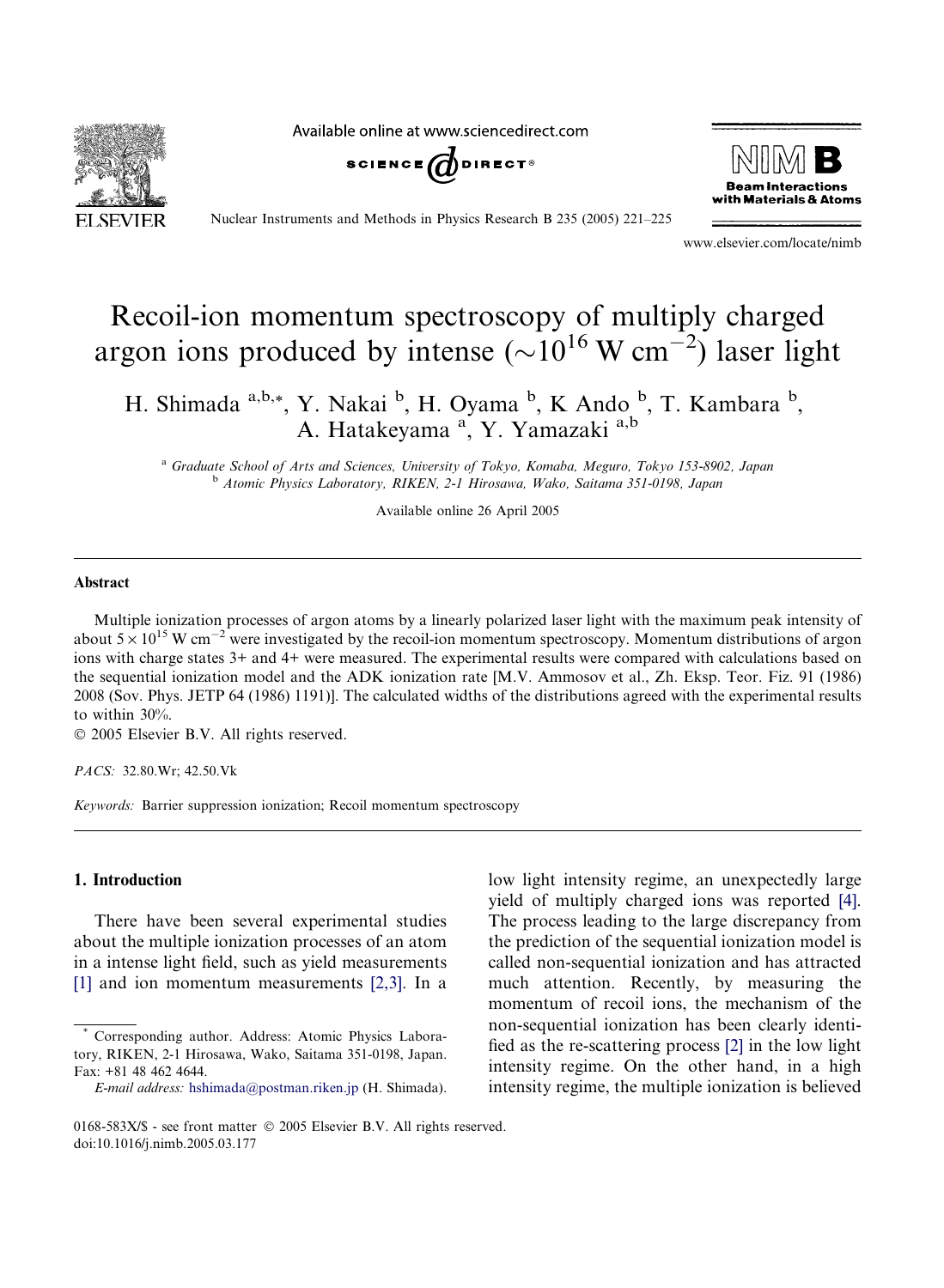to be dominated by the sequential ionization. However, experimental evidences supporting the sequential ionization model have been limited to yield measurements. Ion momentum measurement in the high intensity regime will shed new light on the multiple ionization mechanism in this regime.

In this paper, we report the recoil-ion momentum spectroscopy experiment on multiply charged argon atoms at the maximum laser peak intensity of about  $5 \times 10^{15}$  W cm<sup>-2</sup>. Using a linearly polarized laser light, the ion momentum parallel to the light polarization was measured in this high intensity region. To our knowledge, this is the first measurement of the momentum distributions of multiply charged ions as high as 4+. A slit was used in this experiment in order to eliminate ions produced from the region distant from the focal plane of the laser beam [\[5\]](#page-4-0). Model calculations based on the sequential ionization reproduced the experimental result reasonably.

# 2. Experimental setup

The laser system is based on the chirped pulse amplification (CPA) technique [\[6\].](#page-4-0) A light pulse  $(\sim)1$  mJ, 775 nm) from a seed laser system (CPA 2001, Clark-MXR) was amplified up to  $\sim$ 300 mJ by a Ti:S four-pass amplifier pumped with a  $\sim$ 1.5 J pulse from a frequency-doubled Nd:YAG laser (Continuum) operated at 10 Hz. The amplified light pulse was compressed by a pair of parallel gratings. After compression, the duration of the light pulse was  $\sim$ 200 fs and the energy was decreased to  $\sim$ 120 mJ.

The light was sent to an experimental chamber through a fused-silica window. The residual gas pressure of the chamber was lower than  $4 \times 10^{-10}$  Torr. In the vacuum chamber, the light was focused onto an effusive argon gas beam of argon with an off-axis parabolic mirror with a focal length of 300 mm. The laser beam profile at the focal plane was elliptical, with the vertical and horizontal widths of  $80 \mu m$  and  $170 \mu m$ (FWHM), respectively. The density of the gas target was about  $10^4 - 10^5$  cm<sup>-3</sup>, one or two orders of magnitude lower than the residual gas.



Fig. 1. A schematic drawing of the time-of-flight (TOF) analyzer.

Fig. 1 shows a schematic drawing of the experimental setup around the target. The charge state of the ions, as well as the momentum component parallel to the light polarization, was measured using the time-of-flight (TOF) technique. Multiply charged ions produced by the focused laser light were extracted by a uniform static electric field of about  $3 \text{ V cm}^{-1}$ . The direction of the electric field was set parallel to the light polarization. The extraction region (75 mm) was followed by a drift tube (150 mm), and the extracted ions were detected by a stack of multi-channel plates (MCPs) placed on the other side of the tube. The TOF of the ions was recorded by a multi-hit time-to-digital converter.

In the region distant from the focal plane, enormous number of low charge state ions are produced, since the laser beam has a larger cross section and the peak intensity is low. In order to detect only ions produced near the focal plane, a slit with a width of 0.5 mm was placed 5 mm downstream from the target as shown in Fig. 1. In addition, the slit greatly simplifies the treatment of the position dependent peak intensity variation in the calculation described below.

# 3. Model calculations of the ion momentum distributions

For comparison with experimental results, calculations of the ion momentum distributions were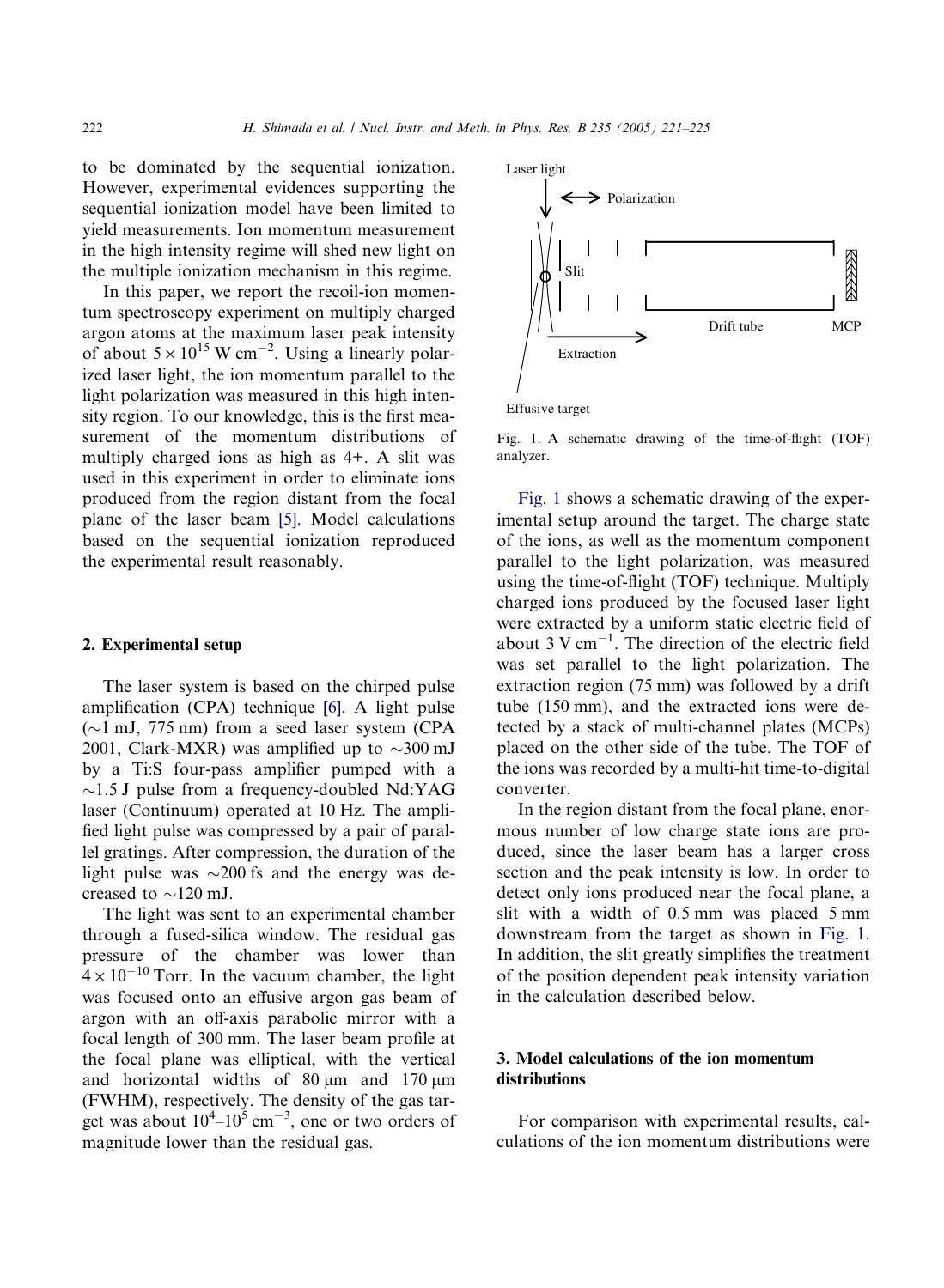performed. Such calculations for ions with charge state as high as 4+ have not been reported previously, to our knowledge. An analytic formula is proposed, which gives an approximate momentum distribution of multiply charged ions. The formula needs only the ionization potentials and the light frequency, convenient for a rough estimation of the ion momentum distribution. However, the accuracy of this formula is limited because of several simplifications. A more accurate numerical simulation based on a rate equation is also done.

In the calculation of the momentum distribution, we take only the sequential ionization process into consideration for simplicity. It is assumed that the ion momentum is expressed as the sum of the momenta of emitted electrons. The momentum distribution of an ionized electrons is given as [\[7\]](#page-4-0),

$$
f(p_{\parallel}) = A \exp\left[-\left(\frac{p_{\parallel}}{\delta p_{\parallel}}\right)^2\right], \quad \delta p_{\parallel}^2 = \frac{3F^3}{\omega^2 (2IP)^{3/2}},\tag{1}
$$

where F is the field strength,  $\omega$  is the frequency of the light and IP is the ionization potential.

The approximate formula for the ion momentum distribution is derived from the following considerations. As the light intensity increases with time at the front of the pulse, the electrons are sequentially ionized. We expect that the dominant part of ionization takes place when the intensity reaches the classical threshold value given by  $I_{\text{BSI}} = IP^4/16Z^2$ , where Z represents the charge of the ion core. Therefore, in the calculation of the electron momentum distribution, corresponding field strength  $F_{\text{BSI}} = IP^2/4Z$  is substituted into (1). Assuming there is no momentum correlation among the emitted electrons, the ion momentum distribution is given by convolution of the electron momentum distributions. The final expression for the momentum distribution of the ions with charge state  $q^+$  is

$$
g(p_{\parallel};q^{+}) = A \exp\left[-\left(\frac{p_{\parallel}}{\Delta p_{\parallel}}\right)^{2}\right],
$$
  

$$
\Delta p_{\parallel}^{2} = \frac{3}{2^{15/2}\omega^{2}} \sum_{j=1}^{q} \frac{(\text{IP}_{j})^{2}}{j^{3}},
$$
 (2)

where  $IP_i$  represents the *j*th ionization potential. We refer to this model as 'BSI', since the model is based on the barrier-suppression ionization (BSI) model [\[8\].](#page-4-0)

We have performed another calculation of momentum distribution which is expected to be more accurate. This calculation is based on a rate equation describing the following charge state evolution,

$$
Ar \xrightarrow{r_1} Ar^+ \xrightarrow{r_2} \cdots \xrightarrow{r_4} Ar^{4+} \xrightarrow{r_5} \cdots
$$
 (3)

The non-sequential processes is not incorporated. The cycle-averaged ADK rates are used for the ionization rates  $\Gamma_q$  in (3) [\[9\]](#page-4-0). The rates  $\Gamma_q$  in (3) are implicit functions of position and time through the light intensity. The dependence of the light intensity on the position and the time is assumed to be Gaussian, given by

$$
I(r,t) = I(r) \exp[-(t/t_0)^2],
$$
  
\n
$$
I(r) = I_0 \exp[-(r/r_0)^2].
$$
\n(4)

 $(t_0:$  the duration of the pulse,  $I_0:$  the maximum peak intensity,  $r_0$ : the beam width at the focal plane).<sup>1</sup> Here the intensity variation along the laser beam is assumed to be negligibly small within the narrow slit. In the following, the integration on time is performed first, and then the integration on position is done.

The integration of the rate equation (3) is done for each position r, using a Monte Carlo method. For each particle, the intensity at which ionization occurs is evaluated. Then the momentum of the emitted electron is sampled from the distribution (1). The ion momentum is calculated by summing the momenta of all the emitted electrons. This procedure is repeated for many particles and the ion momentum distribution is obtained as a function of the position. Finally, the integration on the position coordinate is done.

We note an advantage of the narrow slit. The volume element in the cylindrical coordinate

More precisely,  $I(r)$  should be replaced by an elliptical Gaussian distribution. However, it can be shown that the difference between the circular beam and the elliptic beam does not affect the calculated momentum distribution.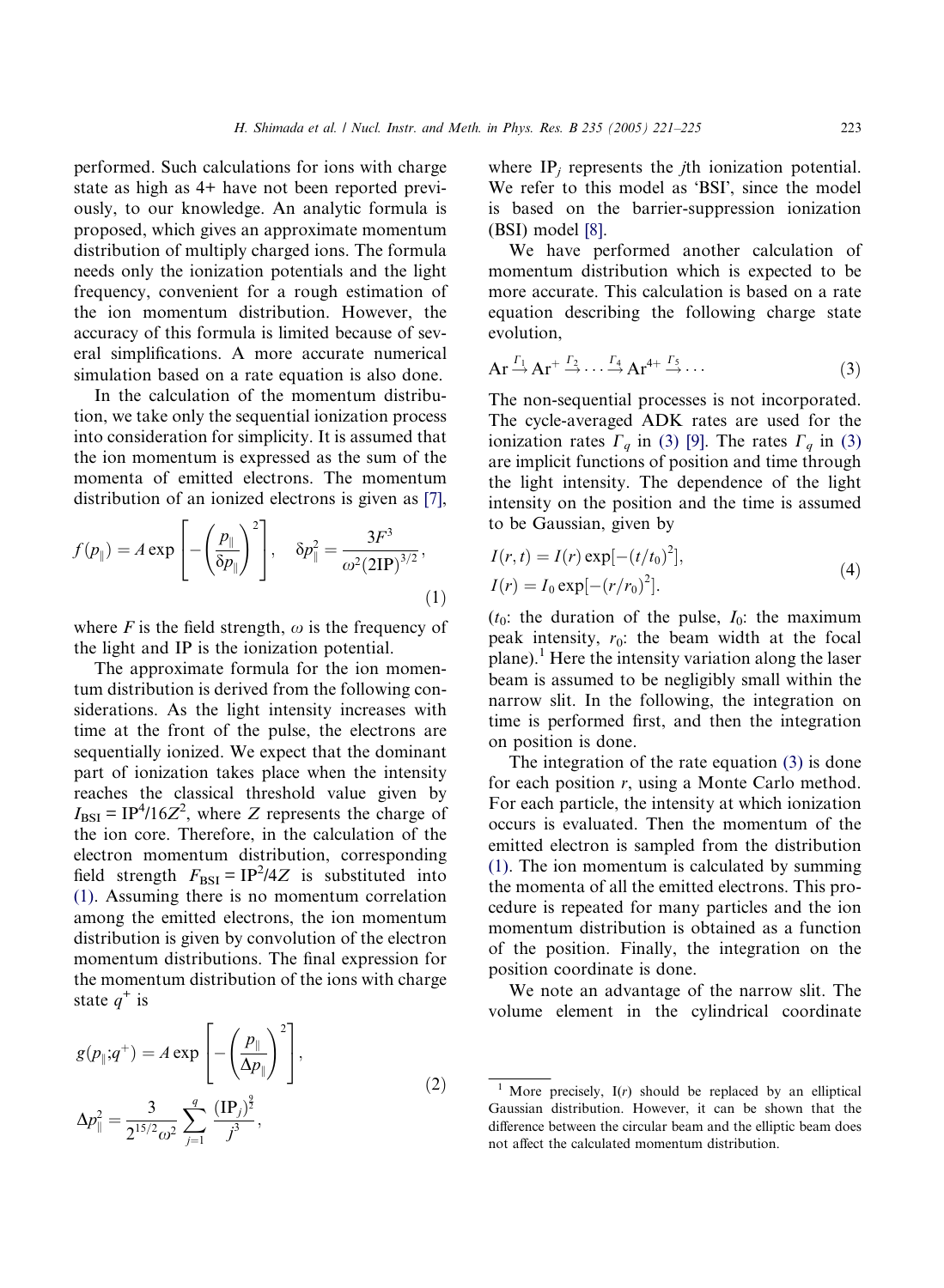system is proportional to  $d(\ln I)$ , derivative of the logarithm of the peak intensity  $I(r)$ , as

$$
dV = 2\pi \Delta wr dr = C dI/I = C d(ln I) \quad (I < I_0),\tag{5}
$$

where  $\Delta w$  represents the width of the slit and C and appropriate constant. This property greatly simplifies the treatment of the integral on space.

## 4. Results and discussions

The experiment was done for the argon target with 240,000 laser shots. The highest charge state observed was  $Ar^{4+}$ . The  $Ar^{5+}$  signals were not identified because they were masked by  $O^{2+}$  ions, which have the same  $m/q$  value as  $Ar^{5+}$  and come mainly from water molecules in the chamber. The average numbers of the detected argon ions per laser shot were about 0.3 and 0.03 for  $Ar^{3+}$  and  $Ar^{4+}$  ions, respectively. The total number of detected ions including residual gas ions, which are mainly fragments of  $H_2$  and  $H_2O$  molecules, was  $\sim$ 18 on average per laser shot.

The solid circles in Fig. 2(a) and (b) represent the measured momentum distributions parallel to the light polarization for  $Ar^{3+}$  and  $Ar^{4+}$ , respectively. The momentum distribution exhibits a single peak without any structure. This result is in contrast to the double-hump structure associated with the non-sequential ionization process [\[2\].](#page-4-0) The widths of the momentum distributions parallel to the light polarization are 4.8 a.u. and 6.2 a.u. for  $Ar^{3+}$  and  $Ar^{4+}$  (FWHM), respectively.

In the momentum spectroscopy experiment, the space charge effect of other charged particles has to be considered. As mentioned above, the main part of the created ions was from the residual gas. We confirmed the variation of the peak width was less than 5% when the residual gas pressure was raised up to  $1 \times 10^{-9}$  Torr.

The solid lines and the solid squares in Fig. 2 show the results of the 'BSI' and 'ADK' model calculations, respectively. The 'BSI' model, in spite of its simple form, gives the widths of correct orders of magnitude. However, the 'BSI' results are by a factor of about 2 narrower than the experimental



Fig. 2. The momentum distributions of  $Ar^{3+}$  and  $Ar^{4+}$  parallel to the light polarization. The solid circles represent the experimental distributions. The solid lines and the solid squares represent the calculations based on our 'BSI' and 'ADK' models, respectively (see text).

results. This indicates that most ionization occurred at intensities higher than  $I_{\text{BSI}}$ . The result of the 'ADK' model, in which the time evolution of the charge state is treated in a more realistic way, shows better agreement than the 'BSI' result. The widths of the 'ADK' results are  $27\%$  and  $12\%$ smaller than the experimental values for  $Ar^{3+}$  and  $Ar^{4+}$ , respectively.

Finally, the validity of the assumptions made in the calculations is discussed. In the calculation, the re-scattering process is neglected. This process is known to produce ions having large momentum. Hence inclusion of the re-scattering process into the calculation would lead to broader momentum distributions. However, it is difficult to properly include this effect and is beyond the scope of this paper. Another subtle point in the calculation to be discussed is the use of the ADK rate. The ADK model describes the tunneling ionization and is valid if intensity is sufficiently low,  $I \ll I_{\text{BSI}}$ . It is known that the ADK model overestimates the ionization rate near and above  $I_{\text{BSI}}$  [\[10\]](#page-4-0). In our